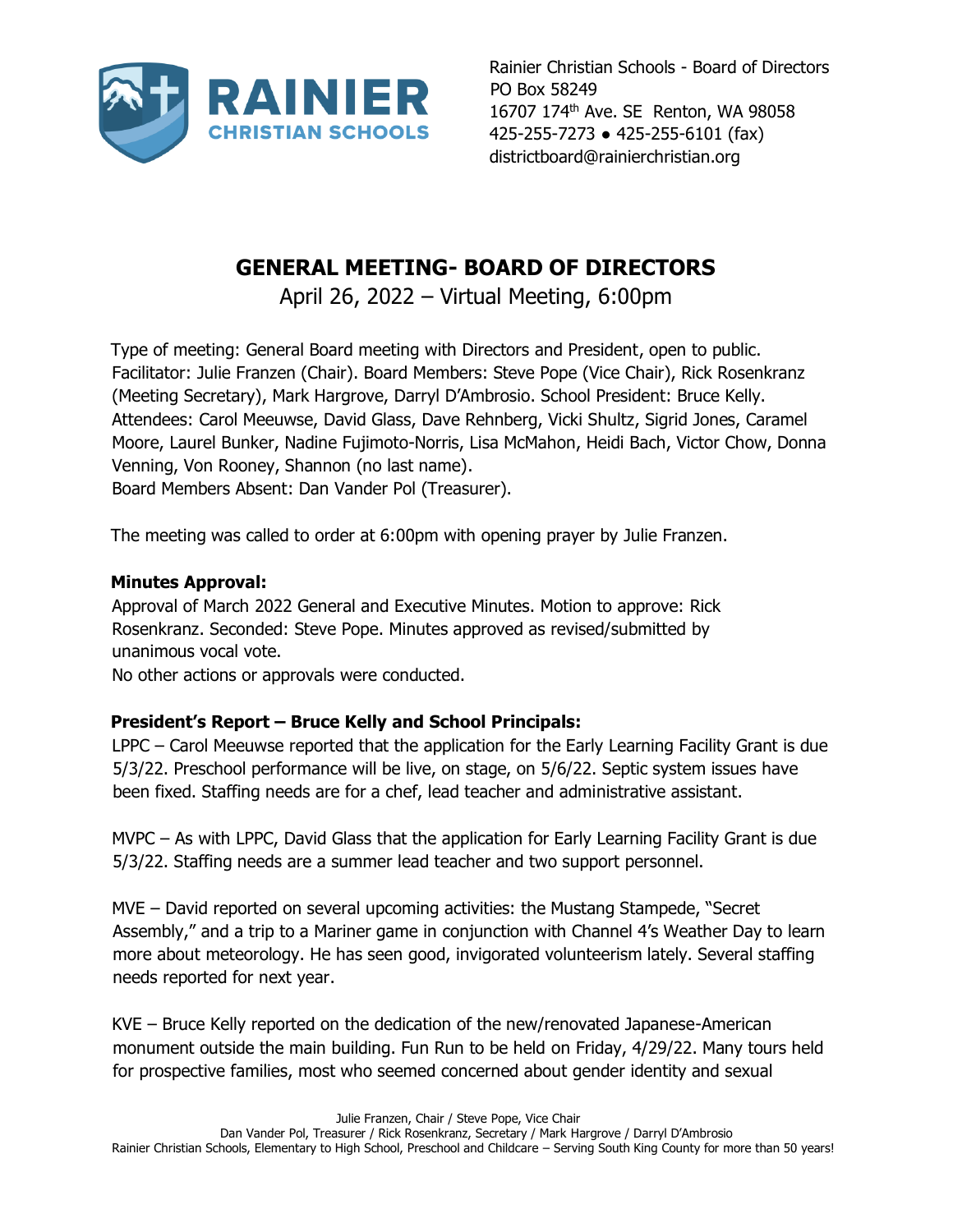

Rainier Christian Schools - Board of Directors PO Box 58249 16707 174<sup>th</sup> Ave. SE Renton, WA 98058 425-255-7273 ● 425-255-6101 (fax) districtboard@rainierchristian.org

orientation policies in the public school arena. Staffing needs are for a new principal and two teachers.

RCMS – Dave Rehnberg led his report by saying the middle school transition to RCHS/BDC has gone so well that it feels like the middle schoolers have been there longer than they have, which in reality has been less than a year.  $8<sup>th</sup>$  Grade Promotion to be held on 6/13/22 at 6:30pm. Staffing needs are for a new social studies teacher, replacing Mr. Brasher who got married and is moving away. Enrollment for next year looks strong.

RCHS – Dave Rehnberg reported that Prom will be held 5/7/22. The Senior Class Trip will be to Disneyland with Ms. Smith and Mr. Reid accompanying. As has been the case all year, substitutes needed for both RCMS and RCHS, and RCHS will need a new computer science teacher next year. With Helene Thomas leaving at the end of the school year, there will be a need for a new high school counselor as well. Dave gave a public thanks to the work Phillip Benson has put in around the campus regarding landscaping and beautification.

RCS-wide – Current enrollment end of April '22: 387. (Beginning of year, 8/31/21: 385.)

Athletics – Bruce Kelly reporting for Marcus Johnson. Upcoming fundraisers are: Mustang Gallop 5K (5/21); Fireworks stand in Black Diamond (6/27-7-4); Mustang Gold Tournament (9/17). Awards Banquet will be held 6/6/22. Track and Field is halfway through the season, with many records being set. Praise reported that athletes' attitudes seem very positive this season.

Tech – Bruce Kelly reporting for Loren Button. IT has done a lot of work at KVE, including making secure printing available at that campus for its staff.

HR – Sigrid Jones reported that ADP implementation order has been established and a timeline for transition is in place. As principals have reported, hiring staff has been an issue.

Finances – Bruce Kelly reporting for Al Stever. March showed positive net income, but FY21/22 is showing a loss Cash position took a hit of due to the repayment of the unforgiven portion of the PPP loan and repairs on significant septic system problems at both KVE and MVE.

President's Items – Bruce Kelly reporting:

- 1) Bruce and Julie Franzen met with King County Parks regarding their potential purchase of a portion of the 35 acres at Maple Valley for a conservation easement. We have notified King County that their offering price is too low for the risks of liability on the piece they would buy.
- 2) Teacher Appreciation is the week of 5/2-5/6.